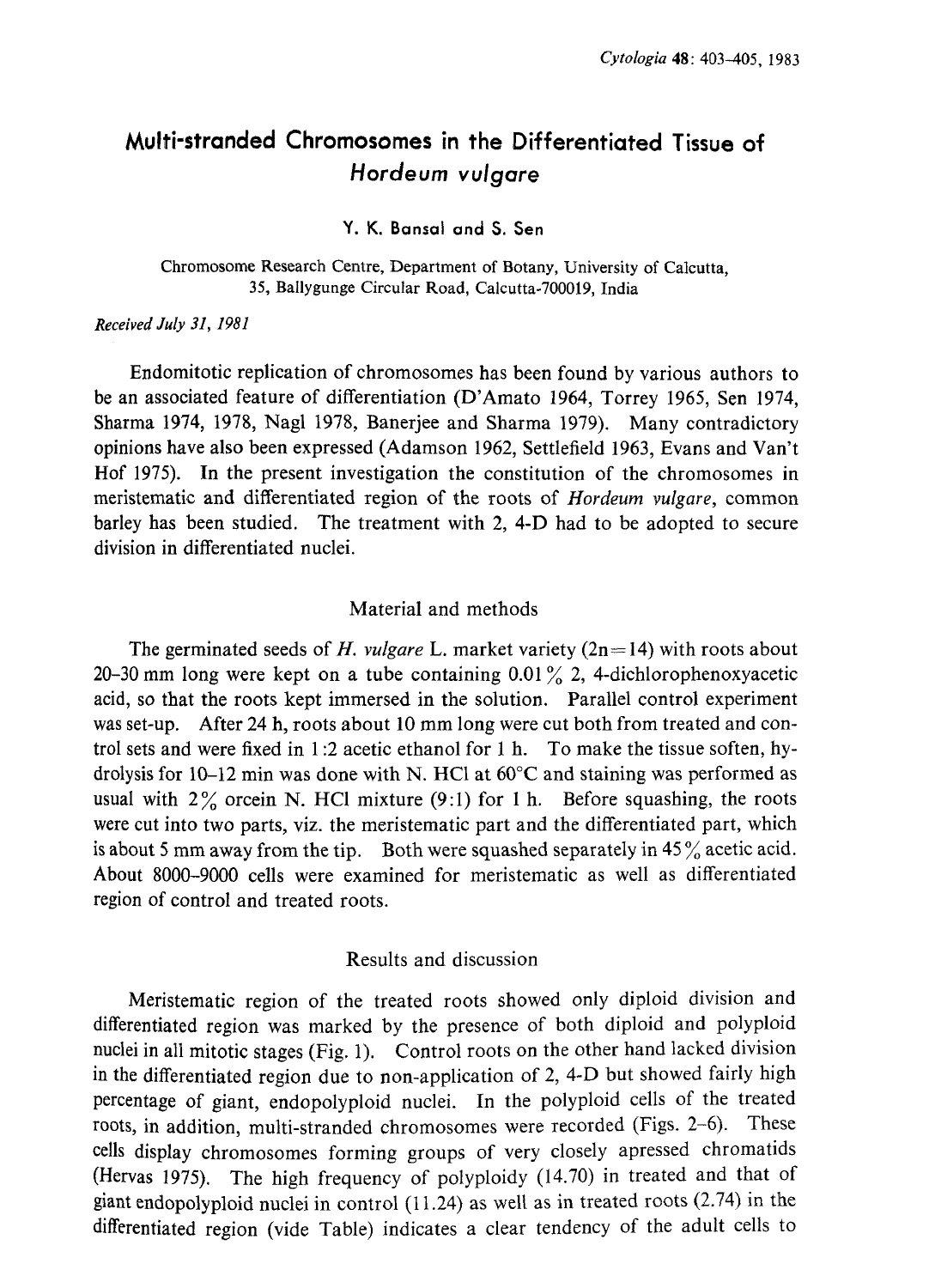

Figs. 1-6. 1, polyploid metaphase.  $\times 2300$ . 2-6, cells showing multi-stranded chromosomes.  $\times$  2350.

| Treatment | <b>Tissue</b> | MI              | Polyploid<br>nuclei | Giant<br>nuclei |
|-----------|---------------|-----------------|---------------------|-----------------|
| Control   |               | $3.56 + 0.04$   |                     |                 |
|           | $\iota_2$     | No division     |                     | $11.24 - 0.19$  |
| Treated   |               | $3.38 + 0.19$   |                     |                 |
|           | $L_2$         | $3.97 \pm 0.03$ | $14.70 + 0.29$      | $2.74 \pm 0.48$ |

Table 1. Polyploid and giant nuclei (Data are Mean $\pm$ S. E.)

 $t_1$ =Meristematic region;  $t_2$ =Differentiated region.